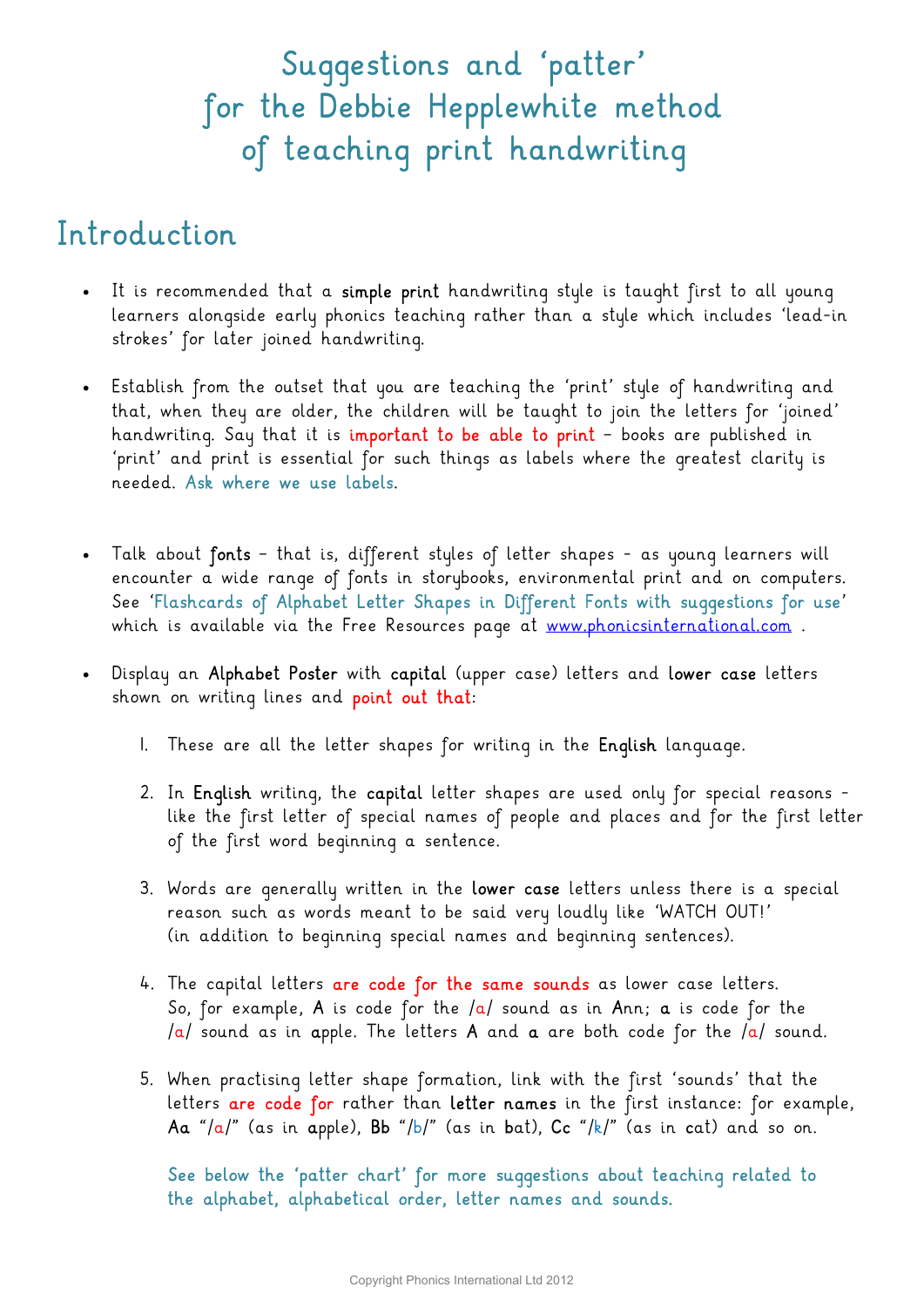### The sub-skills for handwriting

- 1) Directionality: Very young learners can have great fun being taught about the 'directionality' of letter formation – and suitable activities can be provided for whole classes and groups of children, for example:
- playing games outdoors based on letter formation such as using paintbrushes to form letter shapes with water on the playground, and using sticks in sandpits
- forming letter shapes with art materials such as paints, chalks, play-dough, felt pens,
- various commercial games designed for learning letter formation
- large scale 'air writing' making the letter shapes 'in the air' with gross motor movements whilst saying the sounds linked to the letters, or in response to being supplied the sounds linked to the letters by the teacher (avoid facing the children and forming letter shapes 'backwards' – it is better to face the same way as the children and to form the letter shapes with exactly the same movements that the children need to make)
- writing on mini-whiteboards with dry-wipe markers (use narrow markers for small hands if possible)
- an extension of the activities above where it is possible to include the 'writing line' to learn the letters' positions on the line – not just the shape of the letters

#### Note that these games and activities engage the youngest learners – but they are not a substitute for paper-and-pencil activities to practise smaller-sized letter formation.

2) Tripod pencil hold or grip: Very young learners can be taught to hold the pencil correctly from the earliest stages with lots of modelling, encouragement and kind persistent patience! Motivate with a beanbag frog that can sit on the children's table when they are trying very hard to 'remember' to hold their pencil correctly. Say, "Put your froggy legs *[thumb and forefinger]* on the bottom of the painted part of the pencil [not on the cone-shaped end part] with the pencil across the frog's back [back of the hand], then put the loq under the froq" [middle finger supporting the pencil to complete the tripod grip]. See www.blackberrycottageconsultancy.co.uk for beanbag frogs.

#### Note that it is better to use 'normal-sized' pencils than fatter pencils, as small hands are able to 'grip' the narrower pencils more effectively.

3) Posture and paper position: Teach learners to sit with good posture at correct-height desks facing forwards to the front of the class wherever possible; to hold the writing implement with the correct tripod grip, slanting the paper slightly *[right for right*handers, left for left-handers] and securing it with the spare hand - and to write from 'beneath' the words - not 'above' !

Reinforce these conditions constantly in a kindly way and from one year to the next. School surveys of writing habits reveal that there is a high percentage of pupils who sit badly and hold pencils poorly, hooking their wrists around and writing 'above' words and not 'beneath'.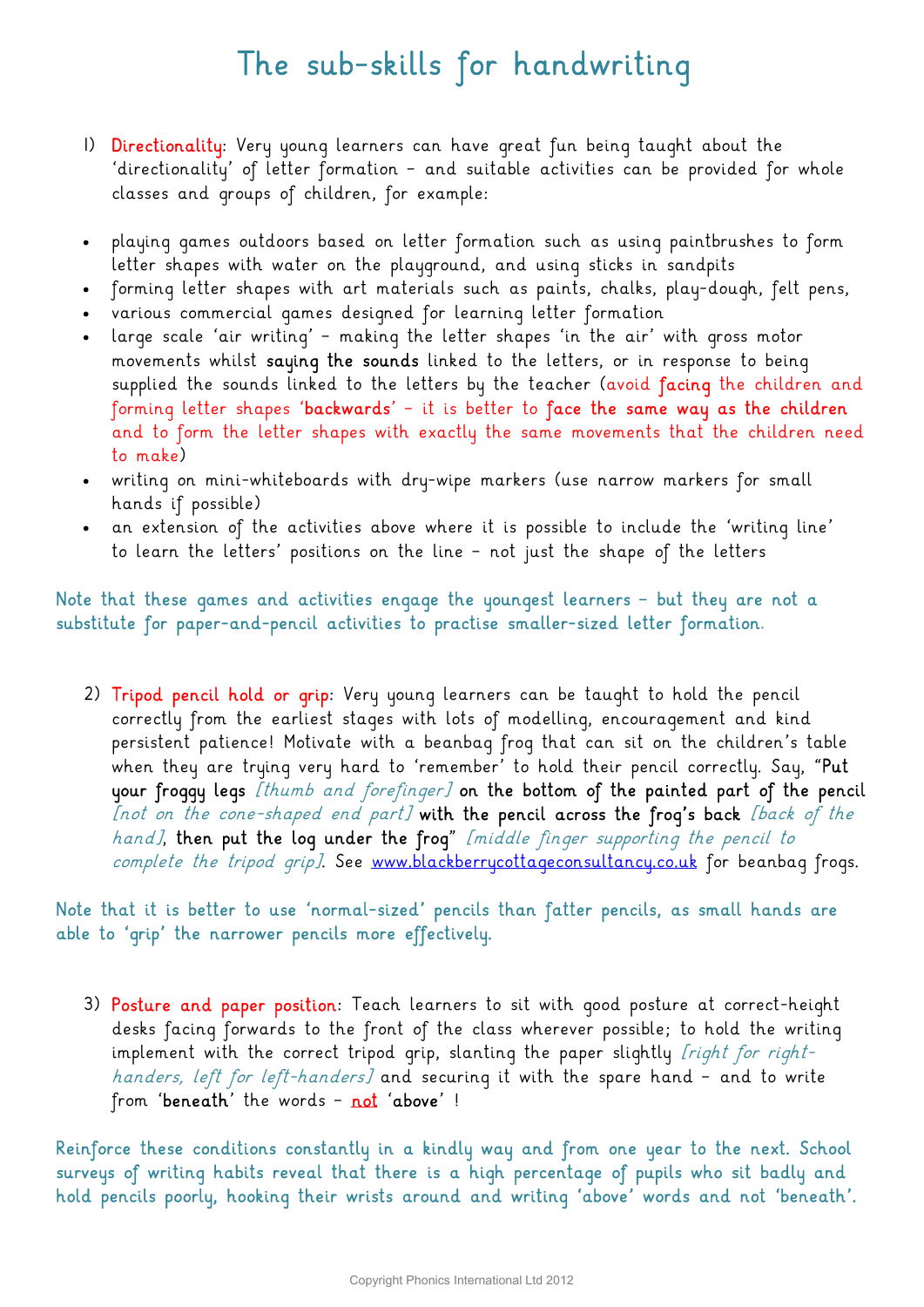

- Capital letters are exactly the same style whether writing in print or joined handwriting.
- . When writing capital letters, always start 'in the air'.

### The Alphabet – posters

| <b>Class</b><br>The Alphabet |
|------------------------------|
| Aa Bb Cc Dd Ee Ff Gq         |
| Hh Ii Jj Kk Ll Mm Nn         |
| Oo Pp Qq Rr Ss Tt Uu         |
| Vv Ww Xx Yy Zz               |

| The Alphabet         |
|----------------------|
| Aa Bb Cc Dd Ee Ff Gq |
|                      |
| Hh Ii Jj Kk Ll Mm Nn |
| Oo Pp Qq Rr Ss Tt Uu |
| Vy Ww Xx Yu Zz       |

See www.debbiehepplewhitehandwriting.com for a wide range of free alphabet and handwriting resources to download.

See www.cursivewriting.org to purchase the software for Debbie Hepplewhite's print and joined handwriting fonts to create resources for school purposes.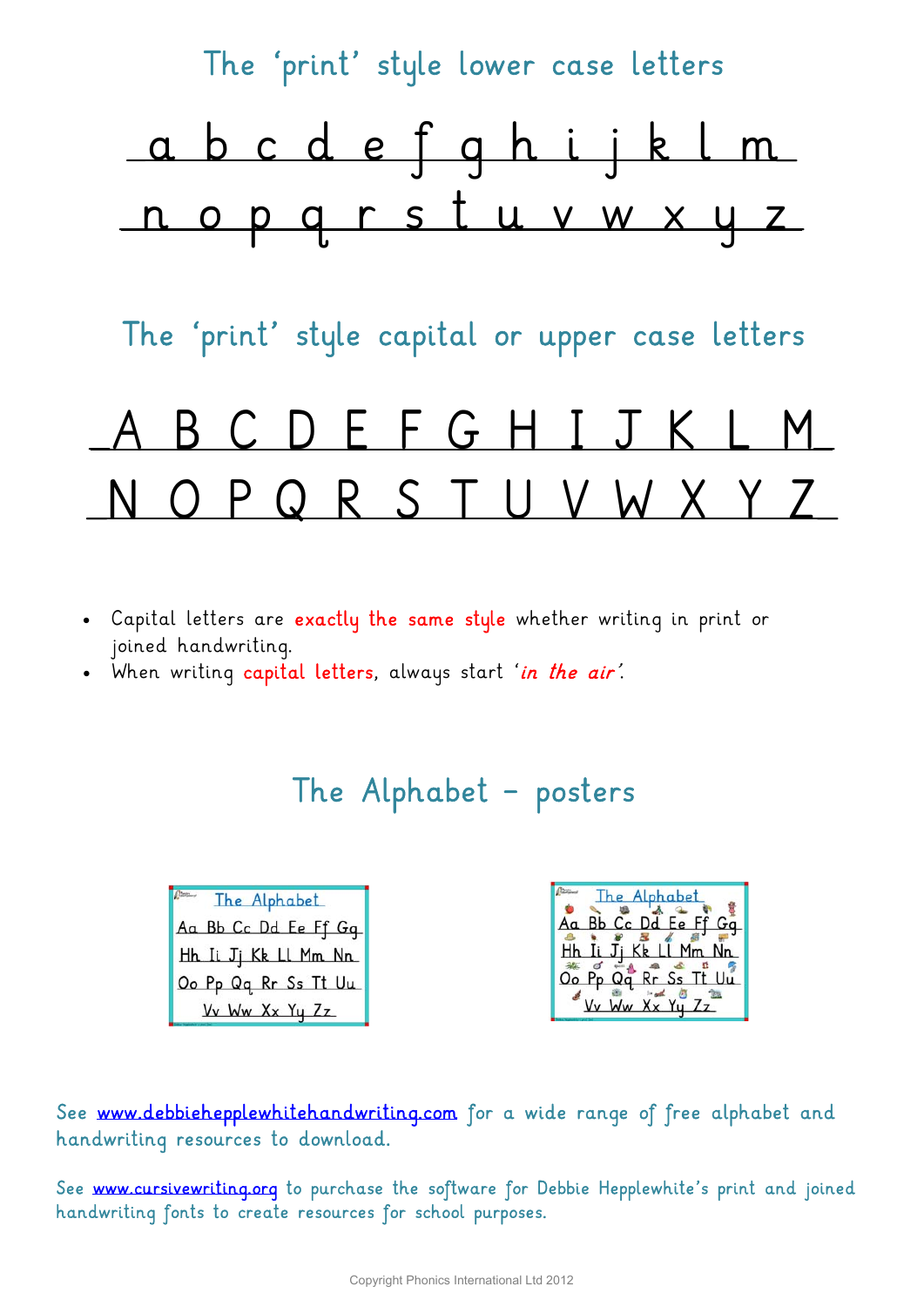# Suggested 'patter' for lower case letters

| Letters              | Patter<br>[There are no 'tram lines' with this method.]                                                                                           |
|----------------------|---------------------------------------------------------------------------------------------------------------------------------------------------|
| $\mathsf{C}$         | This is a half-height letter which sits on the line. There are six more                                                                           |
|                      | letters which start exactly the same way. We can call them the 'curly                                                                             |
|                      | /k/ letters'. [Say "/k/" for young beginners rather than 'see']: Start                                                                            |
|                      | between the writing lines slightly lower than half-height: Go 'up and<br>over the hill' from right to left, and curl around (to sit on the line). |
|                      | This letter starts like the curly /k/ between the writing lines: Go 'up                                                                           |
| <u>a</u>             | and over the hill' from right to left, and curl around. Straighten up                                                                             |
|                      | to catch the hook, then go straight down, and flick.                                                                                              |
| $\overline{d}$       | This letter starts like the curly /k/ between the writing lines: Go 'up                                                                           |
|                      | and over the hill' from right to left, and curl around. Straighten up                                                                             |
|                      | to catch the hook, then keep qoinq straight up (to just below the top                                                                             |
|                      | writing line) to make a tall letter, then go straight down (to the                                                                                |
|                      | bottom writing line), and flick.                                                                                                                  |
| S                    | This letter starts like the curly /k/ between the writing lines: Go 'up<br>and over the hill' from right to left. Curl around like a snake (which |
|                      | sits on the writing line).                                                                                                                        |
|                      | This letter starts like the curly /k/ between the writing lines: Go 'up                                                                           |
| $\frac{1}{\sqrt{2}}$ | and over the hill' from right to left, and curl around. Straighten up                                                                             |
|                      | to catch the hook, then go straight down through the writing line.                                                                                |
|                      | Curl to make a tail below the writing line from right to left.                                                                                    |
| $\Omega$             | This letter starts like the curly $/k/$ between the writing lines: Go 'up                                                                         |
|                      | and over the hill' from right to left, and curl right around to form a                                                                            |
|                      | circle (which sits on the writing line).                                                                                                          |
|                      | This letter starts like the curly $/k/$ between the writing lines: Go 'up                                                                         |
| Go to u              | and over the hill' from right to left, and curl around. Straighten up<br>to catch the hook, then go straight down through the writing line.       |
| for $\mathbf u$      | Loop at the bottom (from left to right) to make a small 'smile' (but                                                                              |
| formation            | notice that it curls the opposite way round to the 'tail' of the /g/).                                                                            |
|                      | This is a tall letter and it starts off in the same way as the curly                                                                              |
|                      | /k/ letters but higher up: Go 'up and over the hill' from right to left                                                                           |
|                      | then go straight down through the writing line. Curl to make a tail                                                                               |
|                      | below the writing line from right to left (like the $/q$ ).                                                                                       |
|                      | This is a tall letter and it starts off just below the top writing line:                                                                          |
|                      | Go straight down to the bottom writing line and flick.                                                                                            |
| t                    | This is a tall letter and it starts off just below the top writing line:                                                                          |
|                      | Go straight down to the bottom line and flick. Take your pencil off.                                                                              |
|                      | Cross the stick from left to right just above the half-way point.                                                                                 |
|                      | This is a tall letter and it starts off just below the top writing line:                                                                          |
|                      | Go straight down to the bottom line. Go back up (to half-height) to                                                                               |
|                      | form a <b>full bridge</b> , then flick.                                                                                                           |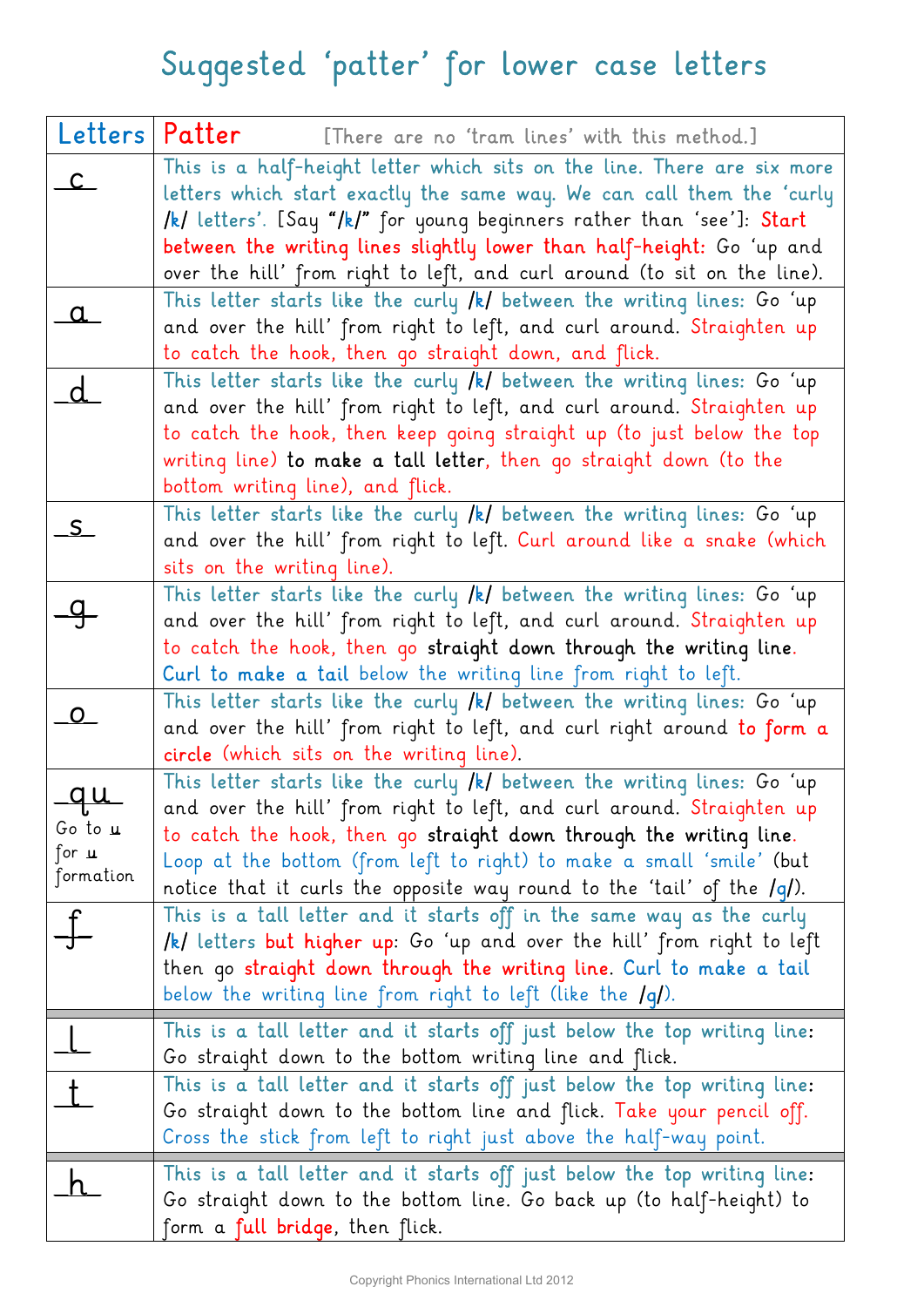| <u>_b</u>                        | This is a tall letter and it starts off just below the top writing line:<br>Go straight down to the bottom line. Go back up (to half-height) to                                                                                                                                                                                                                                                                                               |
|----------------------------------|-----------------------------------------------------------------------------------------------------------------------------------------------------------------------------------------------------------------------------------------------------------------------------------------------------------------------------------------------------------------------------------------------------------------------------------------------|
| $\mathsf{k}$                     | form <b>half a bridge</b> then curve to meet the bottom of the stick.<br>This is a tall letter and it starts off just below the top writing line:<br>Go straight down to the bottom line. Go back up (to half-height) to<br>form half a bridge then turn it into a bow shape like this <i>lit's</i><br>really like half a bow - demonstrate a full bow shape with two loops<br>and two tails and then rub out the left-hand side of the bow]. |
| $\frac{1}{\sqrt{1-\frac{1}{2}}}$ | This is a half-height letter which starts half-way between the writing<br>lines: Go straight down to the line: Go back up to form half a bridge.                                                                                                                                                                                                                                                                                              |
| n                                | This is a half-height letter which starts half-way between the writing<br>lines: Go straight down to the line: Go back up to form a full bridge,<br>then flick.                                                                                                                                                                                                                                                                               |
| m                                | This is a half-height letter which starts half-way between the writing<br>lines: Go straight down to the line. Go back up to form a full bridge.<br>Then form another full bridge, then flick.                                                                                                                                                                                                                                                |
| $\frac{p}{\sqrt{p}}$             | This is a half-height letter which starts half-way between the writing<br>lines: Go straight down through the writing line. Go straight back up<br>to form half a bridge which curves round to form a bowl which sits<br>on the writing line.                                                                                                                                                                                                 |
| $\dot{L}$                        | This is a half-height letter which starts half-way between the writing<br>lines: Go straight down to the line, then flick. Then take your pencil<br>off and put a little dot above the stick.                                                                                                                                                                                                                                                 |
|                                  | This is a half-height letter which starts half-way between the writing<br>lines: Go straight down through the writing line. Curl to make a tail<br>below the writing line from right to left (like the $\lg$ and the $\lg$ ).<br>Then take your pencil off and put a little dot above the stick.                                                                                                                                              |
|                                  | This is a half-height letter which starts half-way between the writing<br>lines: Go straight down and curl to form a bowl sitting on the writing<br>line. Go back up to half-height, then straight back down to the<br>writing line and flick.                                                                                                                                                                                                |
|                                  | This is a half-height letter which starts half-way between the writing<br>lines: Go straight down and curl to form a bowl sitting on the writing<br>line. Go back up to half-height, then straight back down straight<br><b>through the writing line. Curl to make a tail</b> below the writing line<br>from right to left (like the $\lg\ell$ , the $\lg\ell$ and the $\lg\ell$ ).                                                           |
| $\sqrt{ }$                       | This is a half-height letter which starts half-way between the writing<br>lines: Form a single zigzag which sits on the writing line.                                                                                                                                                                                                                                                                                                         |
| W                                | This is a half-height letter which starts half-way between the writing<br>lines: Form a <b>double zigzag</b> which sits on the writing line.                                                                                                                                                                                                                                                                                                  |
| $\mathbf{x}$                     | This is a half-height letter which starts half-way between the writing<br>lines: Form a <b>diagonal line</b> similar to the first line of the <b>/v/</b> . Take<br>your pencil-point off and start on the bottom writing line to form a<br>diagonal line up to half height which crosses the first line.                                                                                                                                      |